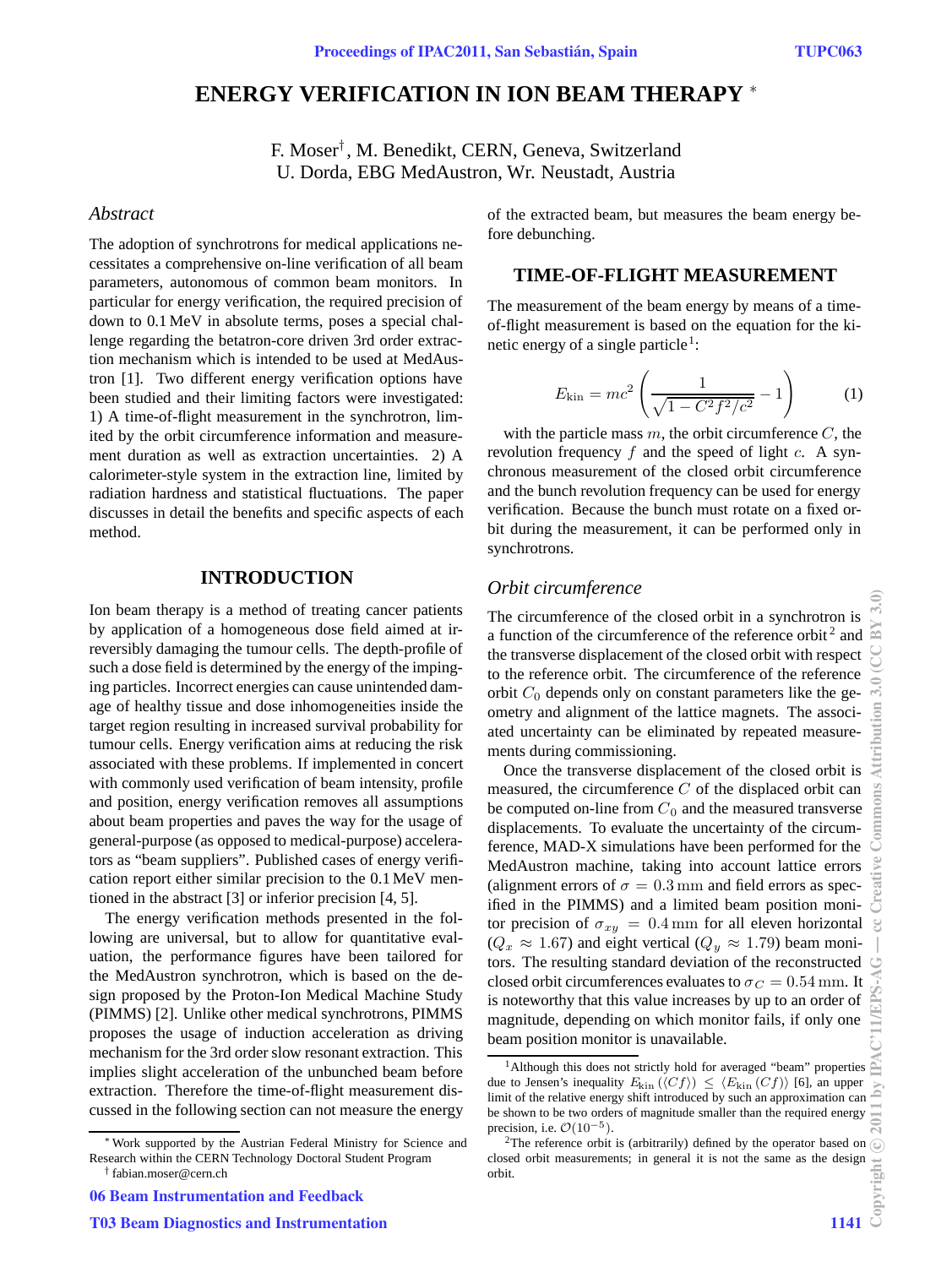### *Bunch revolution frequency*

In order to rely only on independent straightforward measurements, the revolution frequency is derived from the signal of a wide-band beam pick-up and not taken from the low-level RF electronics. If that signal is at least twice oversampled, the uncertainty of the computed frequency resulting from a Fourier transform of the samples is the inverse of the record length. To achieve the required energy verification precision in the MedAustron synchrotron  $(C \approx 78 \,\mathrm{m})$ , the sampling frequency must be above 4.8 MHz for a 250MeV proton beam or above 5.6 MHz for a  $400 \,\mathrm{MeV}/u$  carbon beam. For the closed orbit circumference uncertainty given above, the record length for the frequency measurement must be above 1.6 ms or above 5.6 ms for high-energy protons or carbon ions respectively.

# **CALORIMETRIC MEASUREMENT**

In contrast to the time-of-flight measurement described above, which is carried out in the synchrotron and based on measurements of collective "beam" properties, the measurement described here is carried out in the highenergy transfer line and exploits single-particle properties. While it is similar to calorimeters commonly used in high-energy physics experiments, there are two differences which clearly differentiate it:

- All particles hit the detector effectively at the same position and under the same angle because they originate from a beam rather than a collision or a decay.
- The measurement result is not an energy, but a decision whether a given set of data indicates a correct or an incorrect ion beam energy.

In the following it will be shown, that these two basic differences require reconsideration of some common calorimetry concepts.

# *Mechanical integration and radiation hardness*

At the start of each spill, the beam is always directed onto a beam dump which is equipped with beam profile and intensity monitors to qualify the beam upon extraction [2] (see figure 1). It is proposed to replace parts of this dump by the detector arrangement explained in the next subsection.



Figure 1: Conceptual integration scheme with the chopper dump region.

The annual dose deposited on the chopper dump has been estimated from the foreseen irradiation scenarios to<br>  $\frac{1}{2}$ <br>  $\frac{1}{2}$ <br>  $\frac{1}{2}$ <br>  $\frac{1}{142}$ 

1 MGy on the surface with a rapid fall-off to about 0.2 MGy within the first two centimetres due to transverse straggling. This minimum is followed by a local maximum of 0.5 MGy about 10 cm inside the dump due to the Bragg peak of the involved dose curves. Beyond a depth of 40 cm the observed dose drops to a negligible level. Detectors known to withstand such radiation levels are ionisation chambers and diamond detectors, the latter being superior in terms of energy resolution.

# *Conceptual design*

The design of the proposed detector resembles that of a sampling calorimeter in that it consists of alternating active and passive layers. The active layers consist of chemical vapour deposited (CVD) diamond. Their thickness is chosen to be 0.5 mm to conform with off-the-shelf components. The passive layers consist of acrylic glass (PMMA), which is a common energy moderator in hadron therapy due to its similarity to human body with respect to its effect on ion beams. Simulations found that a thickness of 1.0 mm achieves an optimal balance between performance and dynamic range of the detector when the number of active layers is held constant.

In order to use fewer expensive active layers, the detector is preceded by a range shifter made of PMMA absorbers of different thickness that can be slowly moved in and out of the beam path. Optimisation showed that the best balance between the number of active layers and the necessary range shifter steps is achieved with four active layers and six passive blocks of different thickness allowing for 64 equally spaced range shifter steps. Using this design, the expected radiation dose in the first two active layers is approximately 90 kGy, which allows for long replacement periods of the active detector layers (in the order of a few years).

# *Processing*

The decision taking whether a recorded sample is accepted or rejected is based on a hypothesis test against a reference sample for the expected energy obtained during commissioning. The samples consist of a certain number of events, where each event contains the per-layer energy deposit generated by a single particle (and secondary particles). The comparison is based on an extension of the Wilcoxon-Mann-Whitney test, a robust non-parametric multivariate hypothesis test [7] which has been chosen after a benchmark including Hotelling's  $T^2$  test and multivariate extensions of the Kolmogorov-Smirnov test and Kuiper's test.

# *Simulation & evaluation*

The described detector design has been developed through iterative simulations with Geant4 [8]. The employed physics list was QGSP BIC EMY, which has been designed and tested specifically to address simulation problems of this kind [9].

06 Beam Instrumentation and Feedback